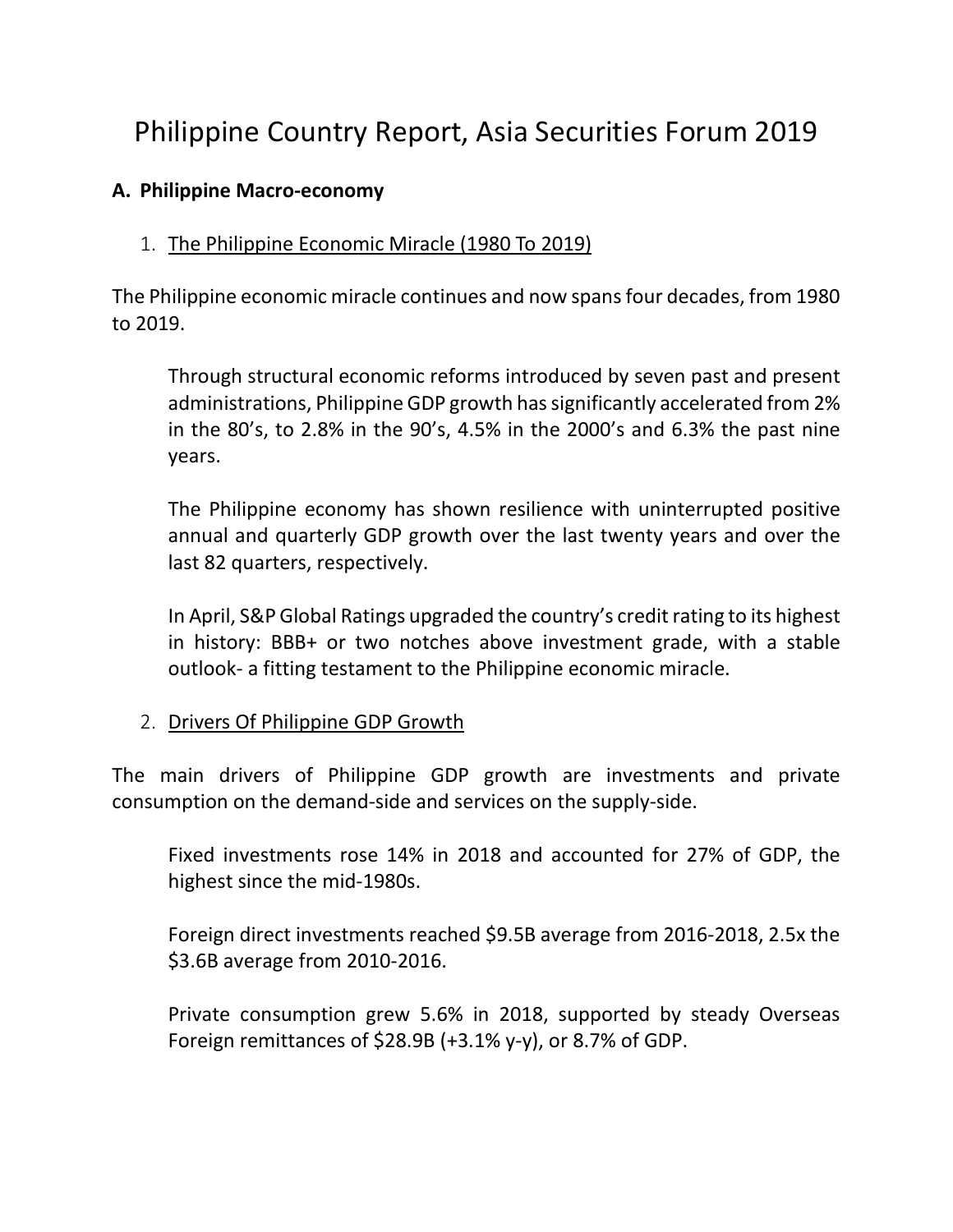By sector, services grew 6.6% in 2018 and accounted for two-thirds of GDP growth, supported by BPO revenues of \$21.2B (+2.9% y-y) or 6.4% of GDP and tourism revenues of  $$6.9B$  (+4.9% y-y) or 2.1% of GDP.

Inflows from OF remittances, BPOs and tourism helped to cushion the impact of trade deficit on the current account.

The current account deficit widened to \$7.9B or 2.4% of GDP in 2018 from \$2.1B or 0.7% of GDP in 2017 due primarily to the trade deficit which swelled to \$41.4B or 12.5% of GDP in 2018 from \$27.4B or 8.7% of GDP in 2017.

Imports rose 13% to \$108.9B in 2018, driven mainly by capital goods. It outpaced exports which contracted by 1.8% to \$67.5B.

# 3. Philippine Medium-term Economic Outlook (2019-2022)

This year, the country's economic managers are targeting Philippine GDP growth of 6.0% to 7.0% in 2019, from 6.2% in 2018.

Philippine GDP slowed down to 5.5% in the first half of 2019, due mainly to the delayed passage of the 2019 budget and the ban on public works of 45 days before the May 2019 mid-term elections.

The government estimates the Philippine economy needs to grow by an average of at least 6.4 percent in the second half of 2019 to achieve the lowend of the 6% to 7% official target for 2019.

Over the next three years, the present administration is aiming for 6.5% to 7.5% GDP growth in 2020 and 7% to 8% GDP growth in 2021 and 2022, underpinned by its medium-term fiscal stimulus and tax-reform program.

### 4. Build! Build! Build! Infrastructure Program

The government's \$200-B Build! Build! Build! Infrastructure program is underway.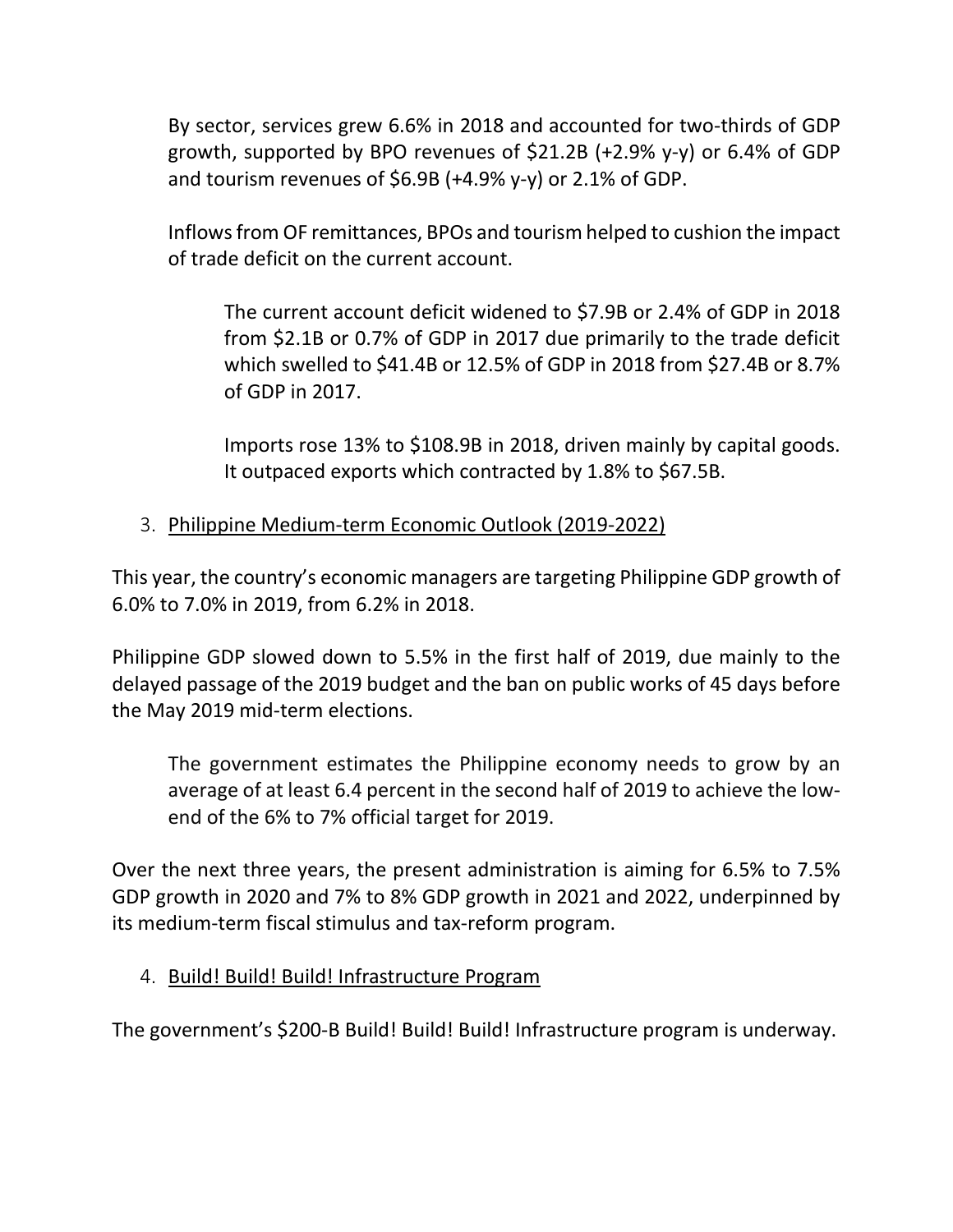Out of the 75 flagship projects worth \$40B, 62% has been allocated for rail transport and 25% for road transportation.

The National Economic and Development Authority has approved 38 projects, of which 11 are in construction phase.

Under Build! Build! Build!, infrastructure spending will rise from 5.1% of GDP in 2018 to 6.9% in 2022.

# 5. The Comprehensive Tax Reform Program (Package 1)

Build! Build! Build! is financed by a higher deficit ceiling and Package 1 of the Comprehensive Tax Reform Program (CTRP).

The budget deficit ceiling has been raised to 3.2% of GDP from 2018 to 2022 (from 2.2% of GDP in 2017).

The first tax package of CTRP was implemented at the start of 2018 and imposed higher taxes on sweetened beverages, cigarettes, fuel and automobiles, resulting in additional tax revenues of \$2.5B (P134B).

At the same time, it lowered personal income taxes across the board, resulting in an annual \$2.1B (P111B) cash salary windfall, to improve consumer spending.

In 2018, Package 1 contributed incremental tax revenues of \$1.3B (P68B) or 0.4% of GDP, helping to keep the budget deficit within the 3.2% of GDP target.

This year, Package 1 will make a much bigger contribution of \$2.5B (P133B) in tax revenues, double last year's amount.

#### 6. Inflation And Central Bank Response

Inflation YTD has decelerated to 3%, the midpoint of the government's official target range of 2% to 4%, from 5.2% in 2018.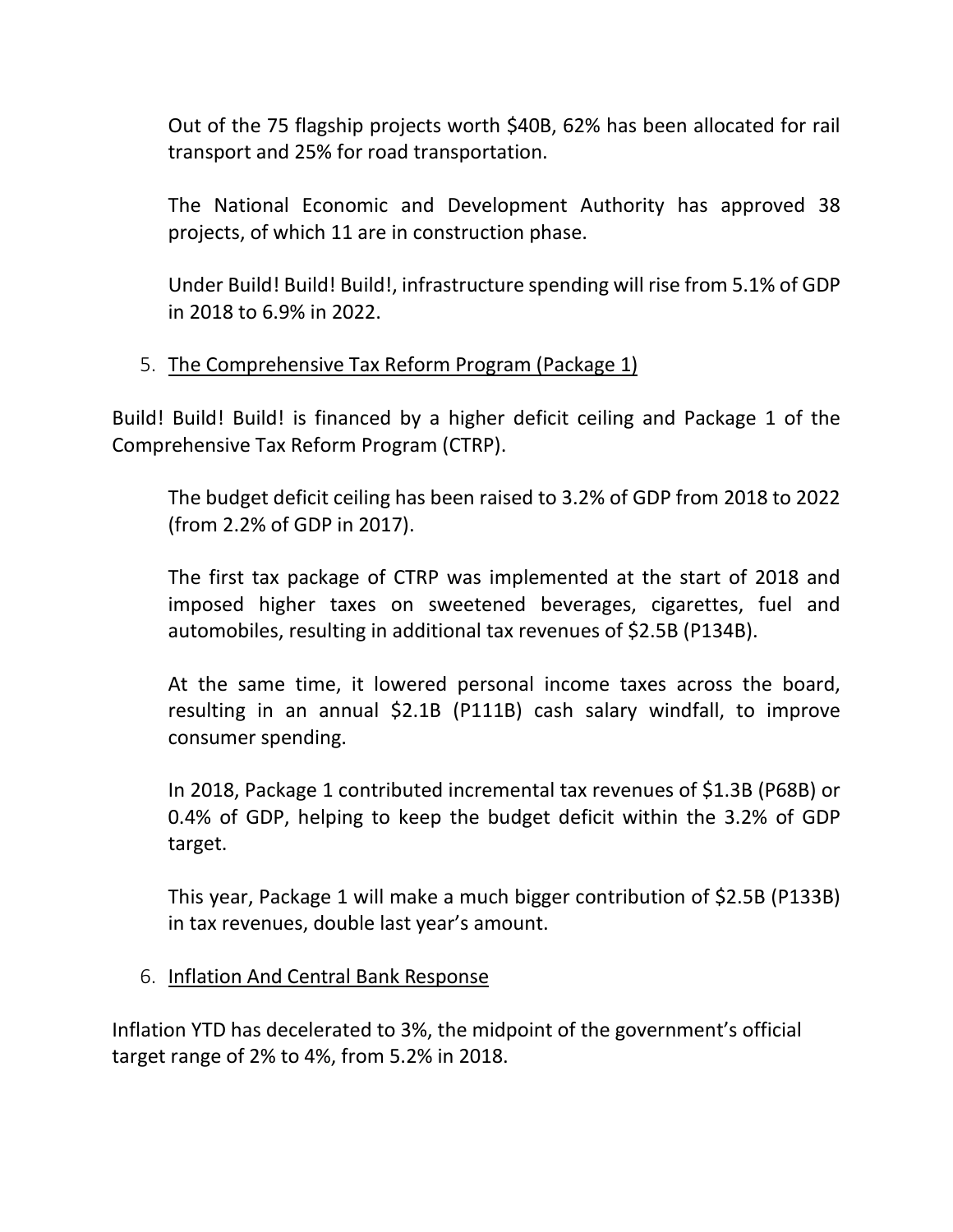Monthly inflation peaked at 6.7% in September and October 2018 and has fallen to 1.7% in August 2019.

Higher inflation was due mainly to supply factors such as delayed importation of rice, higher energy prices and additional excise taxes.

In response, Presidential directives to increase food supply were issued in 2018 and the Rice Liberalization Act was passed In February 2019.

The Bangko Sentral ng Pilipinas (BSP) has taken a proactive monetary stance, shifting policy from aggressive tightening last year to monetary easing this year.

Last year, to control inflation, the BSP raised its policy rate five times by a cumulative 175 basis points from May to November 2018 from 3.0% to 4.75%.

This year, to spur growth and liquidity, the BSP cut its policy rate three times by a cumulative 75 bps, in May, August and September from 4.75% to 4.00%.

In addition, the BSP cut the reserve requirement ratio of universal and commercial banks by 200 bps, from May to July from 18% to 16%.

With inflation expected to remain low at 2.6% in 2019, 2.9% in 2020 and 2021, the BSP governor has signaled another reserve requirement cut of at least 100 bps by the end of this year.

### 7. LCY 10-Year Bond Yield, PSEi and Peso Performances

Inflation peaking in October, coupled with central bank easing have been the main catalysts of the Philippine bond and stock markets and the Peso in the fourth quarter of 2018 and YTD 2019.

The Philippine bond market is Asia's best-performer.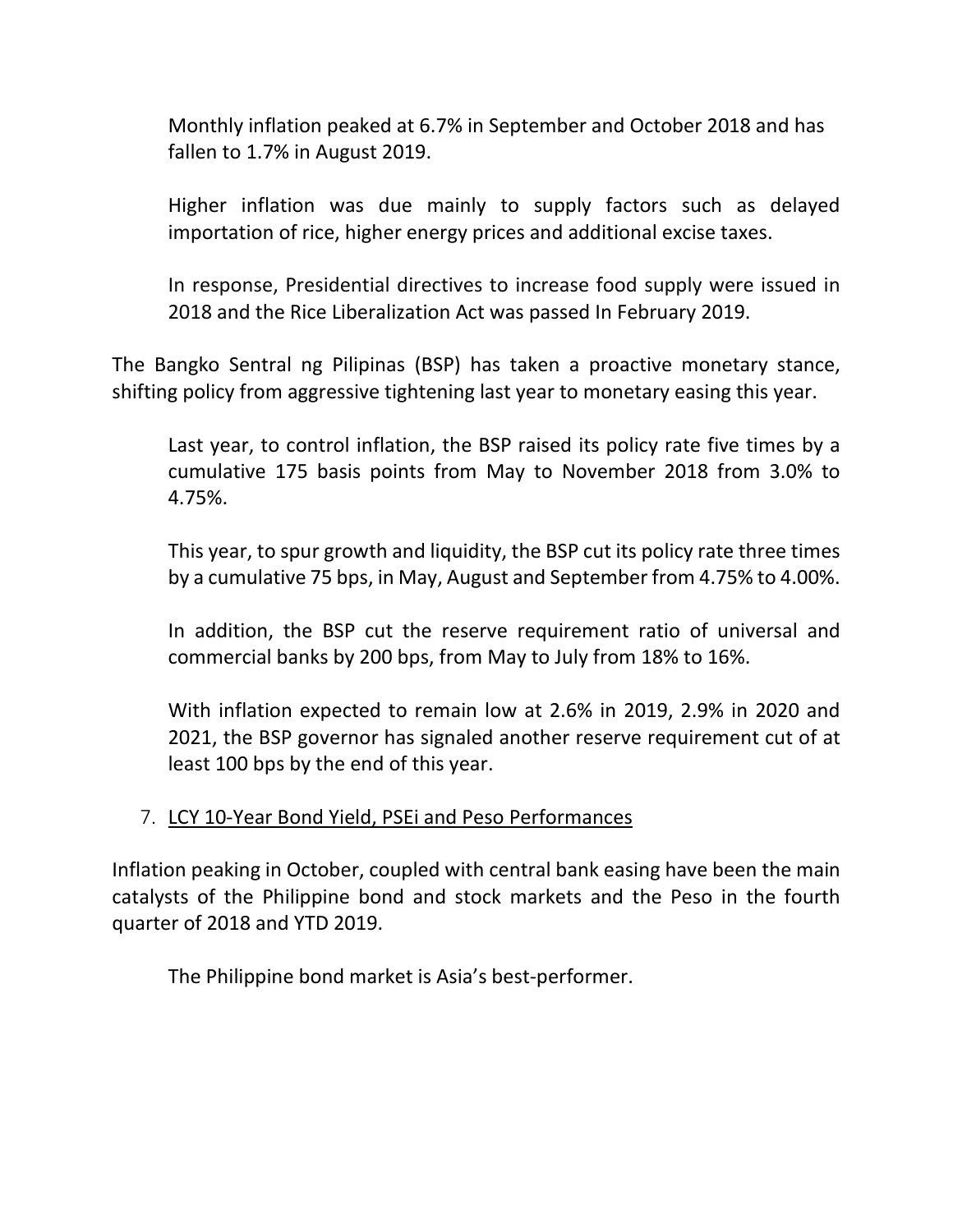The Philippine local-currency 10-year bond yield has fallen 228 bps to 4.78% YTD<sup>[1](#page-4-0)</sup> and has fallen 352 bps since the peak of 8.3% in October 2018.

The yield had declined by as much as 405 bps to 4.25% in August 2019.

The PSEi bull market was born again in July when it had rallied as much as 24% to 8419 from 6790 in October 2018.

The PSEi is up 6% YTD<sup>[2](#page-4-1)</sup> and up 14% since the low of 6790 in October 2018.

The Peso is up  $0.8\%$  YTD<sup>[3](#page-4-2)</sup> and has appreciated by 3.2% from P54.32 in October 2018.

The Peso had appreciated by as much as 6.5% to P50.81 in July 2019.

### **B. Capital Markets Outlook**

### *Incentives*

### 1. Tax Reforms: Corporate Income Tax, Stock Transaction Tax and IPO Tax

On September 13, the House of Representatives voted in favor of Package 2 (Corporate Income Tax and Incentives) and Package 4 (Passive Income and Financial Taxes) of CTRP.

Package 2 proposes to lower corporate income tax by 1 % per year from 30% to 20% by 2029.

It aims to align the corporate income tax rate with the rest of the Asia region, encourage business expansion and create 1.5m jobs per year.

<span id="page-4-0"></span><sup>&</sup>lt;sup>1</sup> As of September 18, 2019

<span id="page-4-1"></span><sup>2</sup> As of September 18, 2019

<span id="page-4-2"></span><sup>&</sup>lt;sup>3</sup> As of September 18, 2019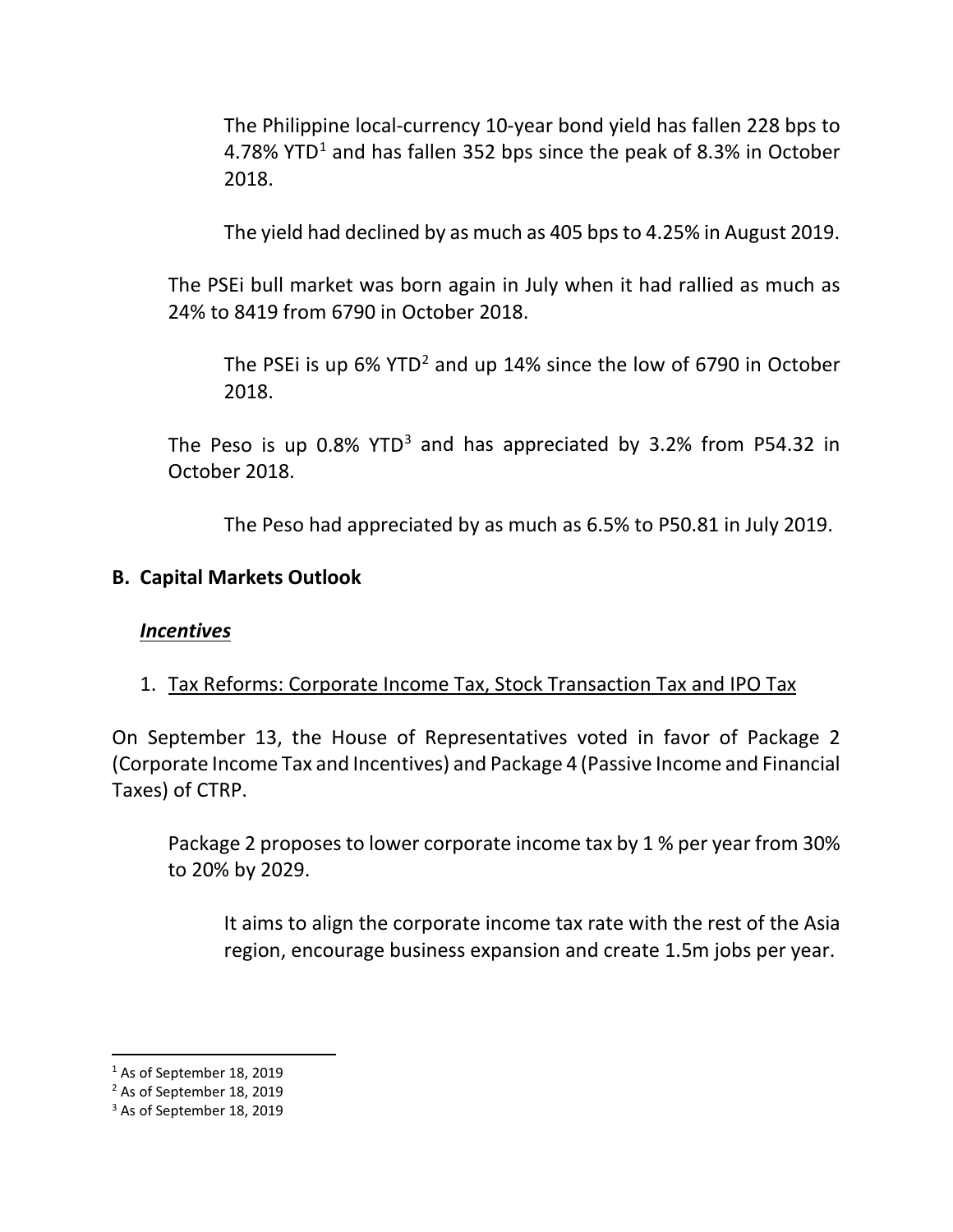Package 4 proposes to reduce the stock transaction tax by 0.1% per year from the current 0.6% to 0.1% in 2024.

It aims to promote investment in the Philippine stock market and improve value turnover and liquidity.

Package 4 will also eliminate the IPO tax of 1% to 4%, which has been a barrier to entry for potential IPOs.

It aims to encourage IPOs especially of fast-growing small and medium enterprises.

#### 2. New Product: REIT Revival By Ayala Land

Ayala Land, the country's premier property developer, will embark on listing the country's first Real Estate Investment Trust (REIT) within the year.

Ayala Land plans to infuse \$500M of property assets with steady recurring revenues into AyalaLand REIT, Inc. or AREIT, which will have a minimum public ownership of 67%, and will raise around \$300m.

### 3. PSE EASy: Web-based Local Small Investor IPO Subscription Platform

The Philippine Stock Exchange (PSE) launched a web-based IPO subscription platform for Local Small Investors (LSI), who may subscribe to as much as \$2,000 in an IPO (from \$500)

The PSE EASy (PSE Electronic Allocation System) portal ensures the efficient and widespread distribution of the 10% allocation to local small investors for IPOs.

The LSI allocation of Kepwealth Property Philippines Inc. IPO, the first to use PSE Easy, was 96% subscribed, from the historical average of 12%.

#### *Challenges*

4. Landmark Ruling On 20% PSE Ownership Limit